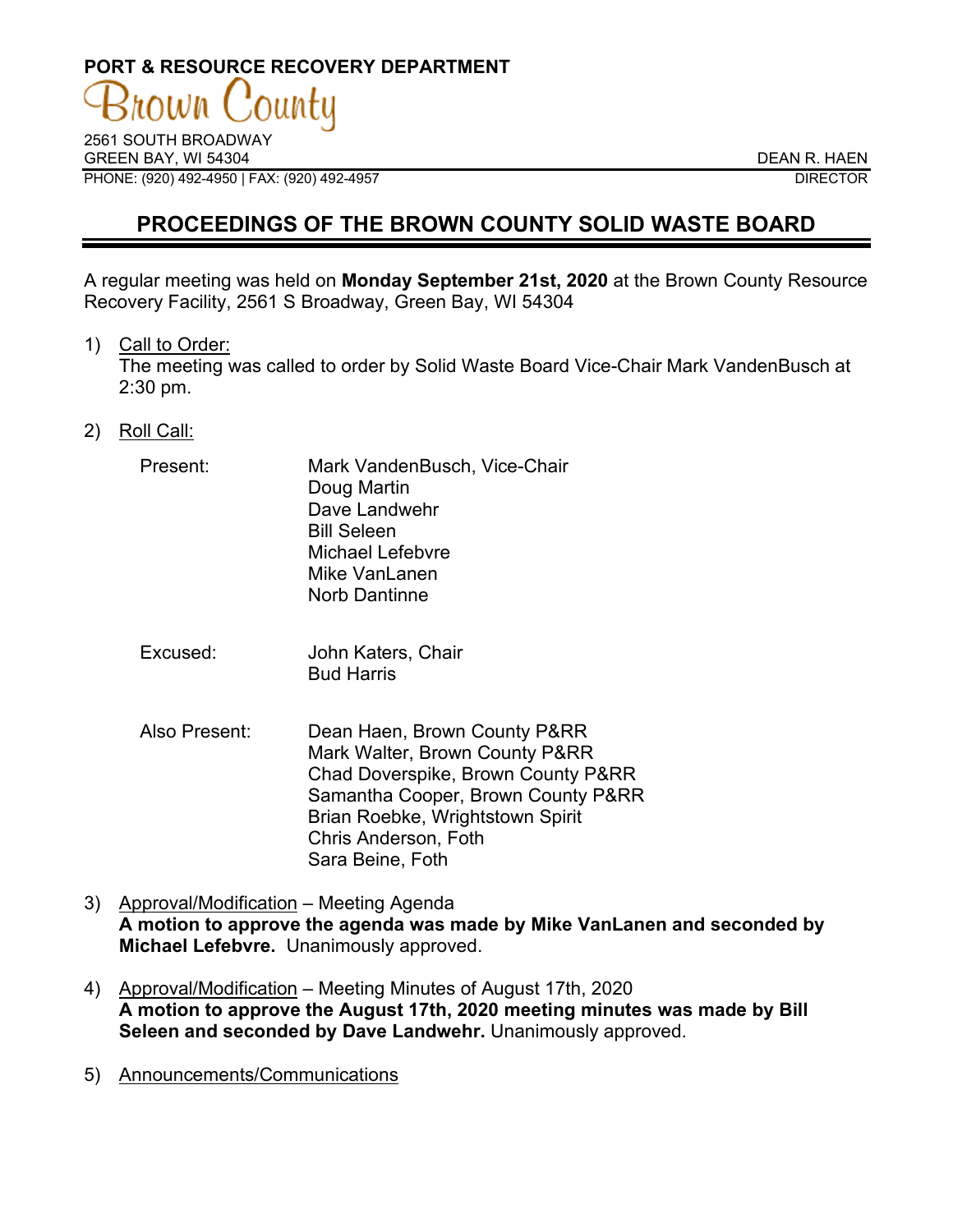Director Dean Haen mentioned that Solid Waste Board members Bill Seleen and Mike Lefebvre plan on continuing to serve on the board for another three years. Mr. Haen also announced that Bud Harris will be resigining after this term.

#### 6) CLOSED SESSION (Landfill and Solid Waste Contract)

*Pursuant to Wis. Stat. § 19.85(1)(e), any meeting of a governmental body may be convened in closed session for purposes of deliberating or negotiating the purchasing of public properties, the investing of public funds, or the conducting of other specified public business, whenever competitive or bargaining reasons require closed session.*

**A motion to go into closed session was made by Mike VanLanen and seconded by Bill Seleen.** A roll call vote followed with the following Board Members voting "aye": Mark VandenBusch, Doug Martin, Dave Landwehr, Bill Seleen, Michael Lefebvre, Mike VanLanen and Norb Dantinne. There were no "nay" votes; the motion was passed. The purpose of the closed session was for deliberation and possible negotiations/action relating to real property and contracts.

**A motion was made by Dave Landwehr and seconded by Bill Seleen to return to open session.** A roll call vote followed with the following Commissioners voting "aye": Mark VandenBusch, Doug Martin, Dave Landwehr, Bill Seleen, Michael Lefebvre, Mike VanLanen and Norb Dantinne. There were no "nay" votes; the motion was passed. **The Solid Waste Board approved the Amended and Restated Intergovernmental Solid Waste Disposal Agreement for Brown, Winnebago and Outagamie Counties**. The Solid Waste Board continued with agenda items in open session.

# 7) South Landfill

Chad Doverspike explained that the department is doing its own surveying and density testing to save on costs.

Fencing has been installed along the perimeter of the site. Discussions about fiber optics are currently in the works. Designs are being made for next year's plans including the design of: the leachate collection system and tank, the scale house and scales and the maintenance building. Communications including fiber optics, electricity, gas and water are planning to go in next year. The department also plans on bringing on a new Landfill Manager to help oversee future construction and landfill operations.

Mr. Walter presented the Solid Waste Board with a time-lapse video of the South Landfill excavation project.

#### 8) Director's Report

Mr. Haen discussed that new solid waste management agreements for municipalities are in the works. The plan is that the solid waste tipping fee will increase by \$2 for the first two to three years of operation of the new landfill.

Mr. Haen presented the Solid Waste Board with the Statement of Funds for the 2021 Budget. Mr. Haen also update the board on a fire that occurred recently on the MRF tip floor on August  $26<sup>th</sup>$ . Towards the end of the day a light fixture above the tip floor shorted